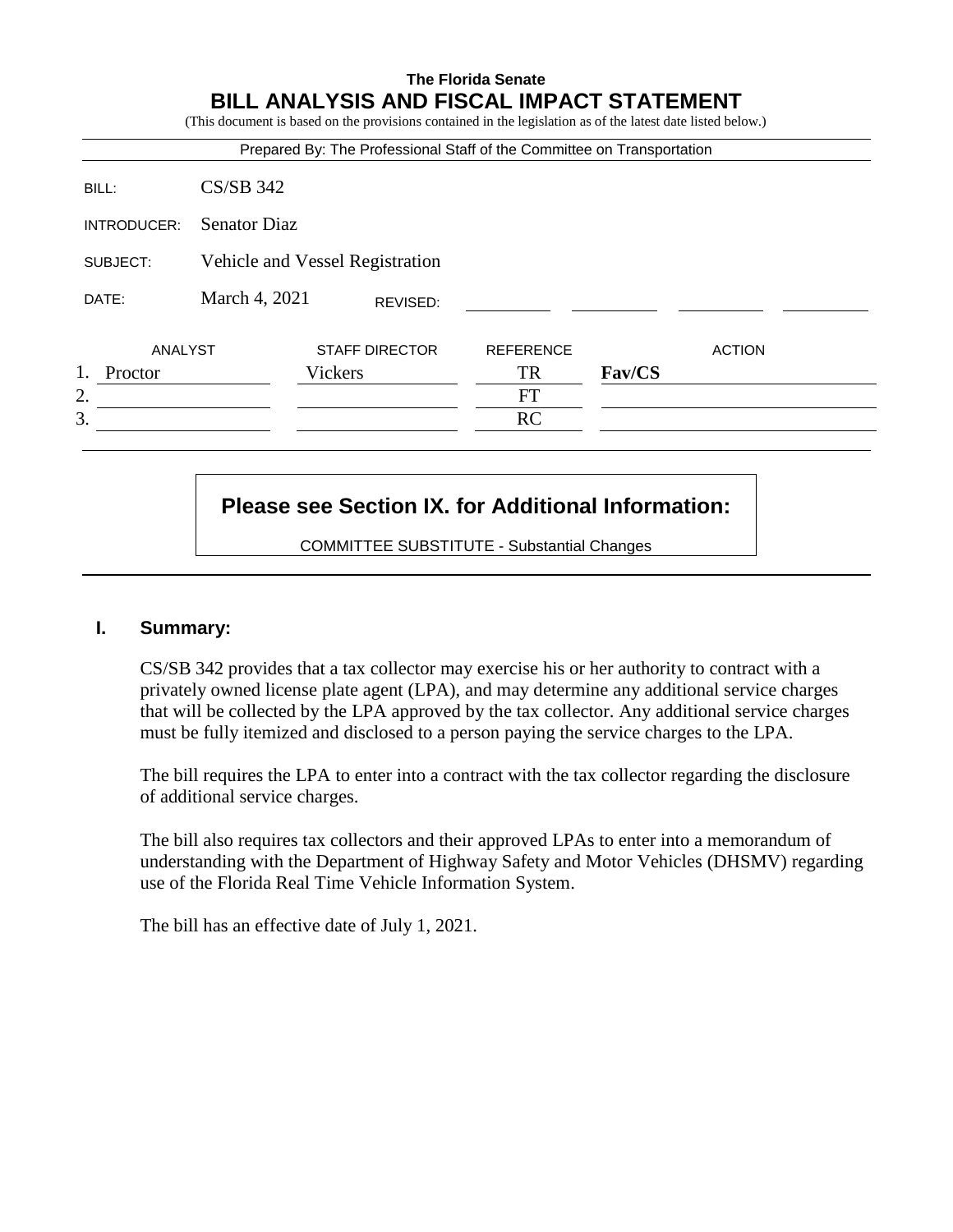#### **II. Present Situation:**

#### **Tax Collectors as Agents of the DHSMV**

Sixty-five counties currently have elected tax collectors who are constitutional officers.<sup>1</sup> Broward and Miami-Dade counties currently have appointed tax collectors under each county's charter government. $2$ 

Chapters 320, 322, and 328, F.S., provide that tax collectors are agents of the DHSMV for the limited purposes of providing motor vehicle and driver license services. Specifically, with regards to the issuance of registration certificates, license plates, and validation stickers (motor vehicle services), the tax collectors in the several counties of the state are "authorized agents of the department [DHSMV]  $\ldots$  subject to the requirements of the law."<sup>3</sup> This principal/agent relationship is memorialized by written agreement in the form of a memorandum of understanding (MOU) between the DHSMV and tax collectors throughout the state, providing that tax collectors are acting as agents of the DHSMV carrying out state law duties at a local level in a uniform and accountable manner.

While the tax collector itself is not a state agency, in its role as an authorized agent of the DHSMV, it is considered a "state agency" when acting pursuant to s. 320.03, F.S., in providing motor vehicle services.<sup>4</sup> The Florida Attorney General has also concluded that tax collectors are under the direction and control of the DHSMV when providing services under ch. 320 and 322,  $F.S.^5$ 

As a result of Florida Constitutional Amendment 10 (amending Section 3 of Article III, Sections 4 and 11 of Article IV, and Sections 1 and 6 of Article VIII of the Florida Constitution) that passed in 2018, Volusia, Broward and Miami-Dade County tax collector offices will be elected positions. The tax collector in Volusia County took office in 2021 and the Broward and Miami-Dade County tax collectors will take office in 2025. Currently, the motor vehicle services in these charter counties are predominately provided by private tag agency/license plate agent/license tag agencies/private license plate agencies<sup>6</sup> (collectively referred to as "LPA") that

<sup>&</sup>lt;sup>1</sup> Volusia County formerly had an appointed tax collector. However, pursuant to s. 1(d), Art. VIII of the State Constitution and effective January 5, 2021, Volusia County has an elected tax collector.

<sup>&</sup>lt;sup>2</sup> Pursuant to s. 1(d), Art. VIII of the State Constitution, Broward and Miami Dade counties will have elected tax collectors effective January 7, 2025.

 $3$  Section 320.03(1), F.S.

<sup>4</sup> *Dealer Tag Agency, Inc. v. First Hillsborough County Auto Tag Agency, Inc.*, 14 So. 3d 1238, 1240 (Fla. 2d DCA 2009). The trial court declared the contract void as a matter of law, because the tax collector established no bid protest procedures as required by Chapter 287, F.S. On appeal, the Second DCA held that the trial court erred, because the tax collector was not an executive branch of the state government bound by Chapters 287 or 120. Instead, the tax collector is a constitutional entity created by Article VIII, Section 1(d) of the Florida Constitution. The court held that "The fact that the Tax Collector is described as an "authorized agent" of the DHSMV for the provisions of section 320.03, F.S, does not make it a state agency for the provisions of chapter 287 and 120." *Id*. at 1240.

<sup>&</sup>lt;sup>5</sup> "The tax collector, who acts as the agent of and under the direction and control of the department in the sale of motor vehicle license plates, is not acting as a county officer and the bond required to be posted protects only the department and not the county for other tax revenues received by the collector." FL AGO 74-101 (Apr. 1, 1974).

<sup>6</sup> Various combinations of these words are used interchangeably.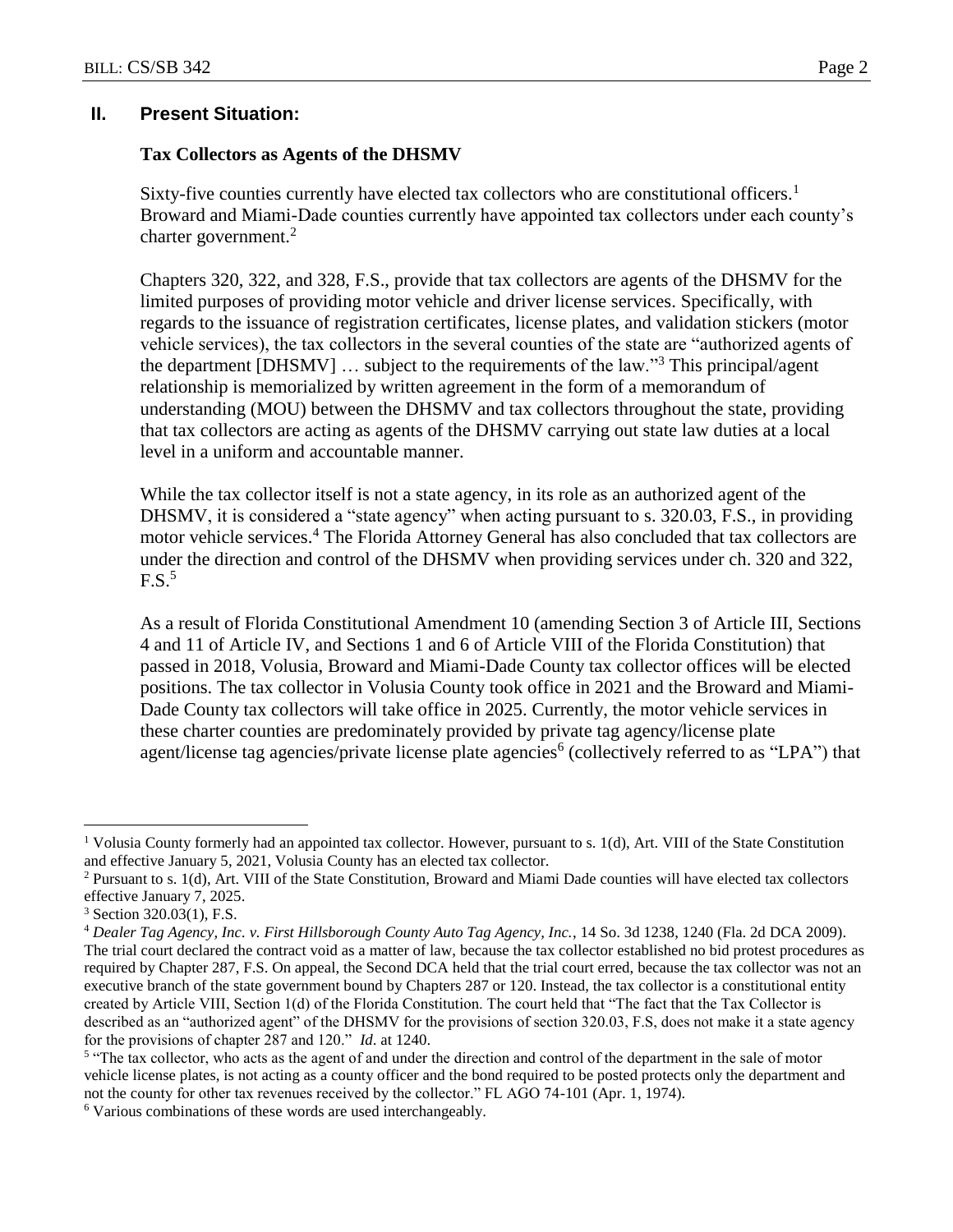have an agreement with the county to charge an additional county service fee set by the county commission.<sup>7</sup>

# **Fees for Motor Vehicle Services**

Several statutory provisions establish the fees to be charged for various motor vehicle services.<sup>8</sup> The statute provides that the service charges listed must "be collected by the department [DHSMV] on any application handled directly from its office. Otherwise, these service charges shall be collected and retained by the tax collector who handles the application."<sup>9</sup> Section 320.03(2), F.S., requires the tax collector to remit and account for all money that comes into his or her possession or control by reason of performing the various tag and titles services. Section 320.03(3), F.S., also requires the tax collector to "pay all sums officially received by the officer into the State Treasury no later than 5 working days after the close of the business day in which the officer received the funds."

All fees for specific services are set by statute, without discretion to increase or lower the fee. For example, s. 320.03(5), F.S., provides that tax collectors are required to charge 50 cents on every license registration sold to cover the costs of the FRVIS. In addition, the statute requires the tax collector to charge \$1 for each license registration sold, transferred or replaced and requires a \$1.50 fee for each initial and renewal registration of private-use automobiles and certain trucks.<sup>10, 11</sup> The tax collector retains \$2.50 for each application handled in connection with a license plate, mobile home sticker and registration certificate.<sup>12</sup> Statute also provides that \$1 must be charged for license plate validation stickers, vessel decals and mobile home stickers issued from an automated vending facility or printer dispensing machine and allows the tax collector to impose an additional service charge of up to 50 cents for the transactions that occur in a tax collector's branch office.  $^{13, 14}$ 

However, in two specific situations, fees in excess of these specific amounts can be charged, but again, it is expressly permitted by statute. In s. 320.03(10)(d), F.S., an authorized electronic filing system agent may charge a fee to the customer for use of the electronic filing system, and in s. 320.04(2), F.S., LPAs appointed by the county manager of a charter county which has an appointed tax collector are exempted from the prohibition on charging fees for notary public services in connection with, or incidental to, the issuance of license plates or titles.

 $<sup>7</sup>$  In determining the appropriateness of public funding for equipment used by LPAs, the Attorney General noted for purposes</sup> of section 320.03, F.S., that "license tag agencies are the agents of the respective county tax collectors….[and that n]o pecuniary benefit inures to such agents or subagents." (emphasis added) FL AGO 082-81 (Oct. 11, 1982). The opinion goes on saying, "The license tag agencies in question are the agents of the county tax collector and as such subagents of the department.…" *Id*.

<sup>8</sup> *See* Sections 319.32 and 320.08, F.S.

 $9$  Section 319.32(2)(b), F.S.

<sup>10</sup> Section 320.03(6), F.S.

 $11$  Section 320.03(9), F.S.

 $12$  Section 320.04(1)(a), F.S.

 $13$  Section 320.04(1)(b), F.S.

<sup>14</sup> Section 320.04(1)(c), F.S.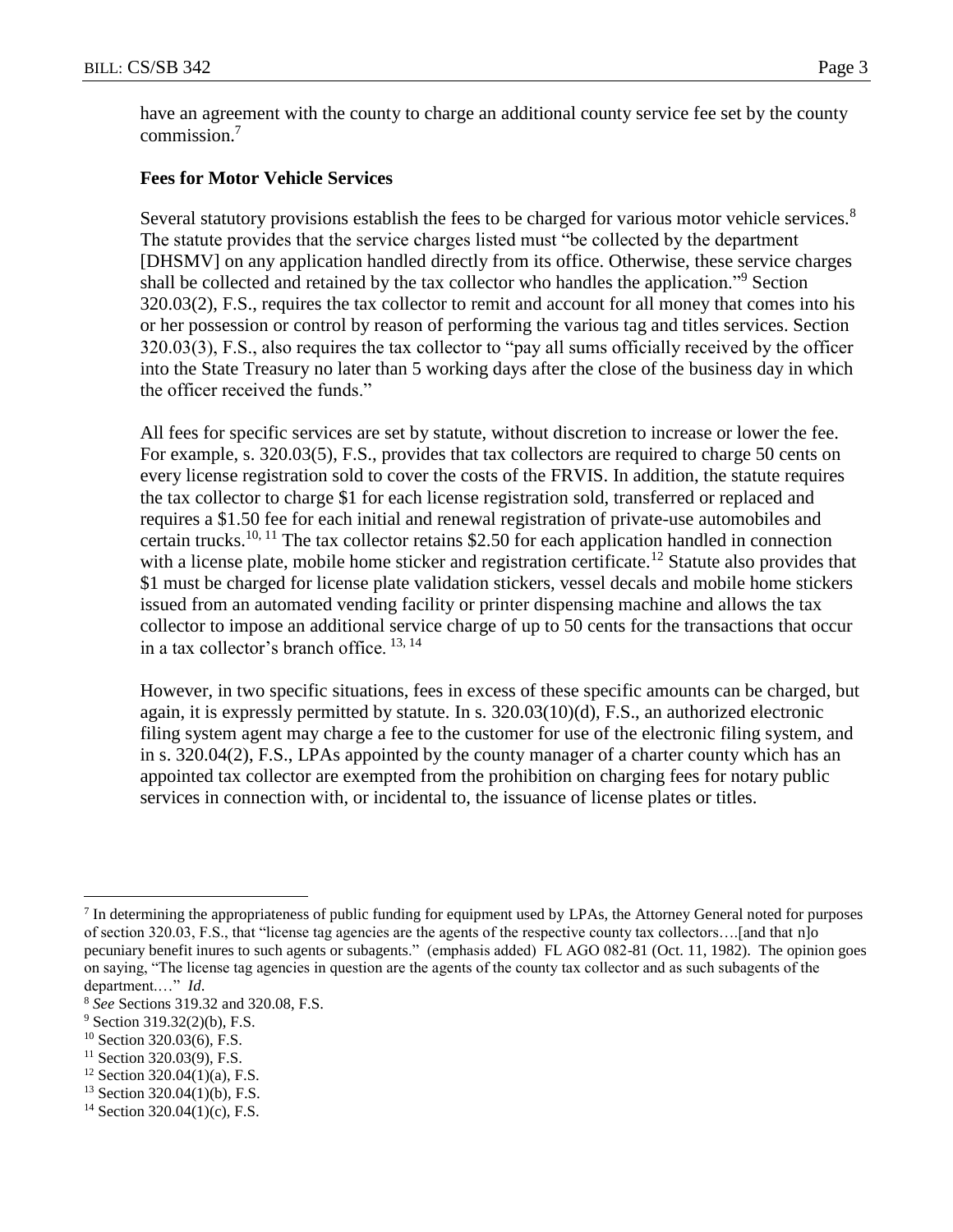A well-known canon of statutory interpretation is "*expressio unius est exclusio alterius,*" which means the expression of one thing implies the exclusion of all others.<sup>15</sup> Because the Legislature has indicated precisely when and how private parties can charge fees beyond the statutory fees set in some areas, it would follow that LPAs cannot charge fees beyond the statutorily mandated fees in any other areas. In other words, the Legislature has determined where a deviation from the statutory fee may occur for certain services provided on behalf of the DHSMV.

## **License Plate Agents and Fees**

Since a tax collector is acting as an agent for the DHSMV in providing motor vehicle services, when the LPA contracts with the tax collector to provide such state services, it also is acting as an agent for the DHSMV.<sup>16</sup> The DHSMV is bound by statute, and therefore lacks authority to allow a tax collector to charge fees in excess of what is provided by statute. In turn, the tax collector, in its role as an agent of the DHSMV, similarly lacks authority to authorize a LPA to charge fees in excess of the statute without express statutory authority.

No statute currently authorizes an additional service fee that may be charged by a LPA or other agent of the state providing a specific motor vehicle service. Several statutes contemplate the use of an LPA that would provide motor vehicle services, but none of these statutes provide any authority for the LPA to charge an additional amount in excess of the fees set by statute.

Sixteen counties have, or have until recently had, contracts with LPAs to operate fifty-seven offices to perform title and registration services for motor vehicles, mobile homes, and vessels, as follows:

| • Alachua – $1$             | $\bullet$ Bay $-1$         | • Broward $-7$             | • Highlands $-1$     |
|-----------------------------|----------------------------|----------------------------|----------------------|
| $\bullet$ Hillsborough $-1$ | $\bullet$ Jefferson $-2$   | • Lee $-1$ (opens in 2021) | $\bullet$ Leon $-1$  |
| • Manatee $-1$              | $\bullet$ Miami-Dade $-25$ | • Orange $-4$              | • Palm Beach $-2$    |
| $\bullet$ Pasco – 1         | $\bullet$ Pinellas – 3     | $\bullet$ Polk $-3$        | • Volusia - $3^{17}$ |

The LPAs in Broward and Miami-Dade counties charge (and formerly the LPAs in Volusia County charged) fees for motor vehicle, mobile home, and vessel title and registration services in addition to the statutory fees authorized in ch. 319, 320 and 328, F.S. The additional fees levied in Broward and Miami-Dade counties are levied pursuant to county ordinances and are retained by the LPAs. $^{18, 19}$ 

The LPAs in counties which have elected tax collectors currently only charge the fees for those services which are expressly authorized in state law. The LPAs in these counties may retain all or a portion of the statutorily authorized service fees tax collectors are allowed for motor vehicle, mobile home, and vessel title and registration services, as provided in the contracts between the LPA and each respective tax collector.

<sup>15</sup> *See, generally,* A. Scalia & B. Garner, Reading Law (2012).

<sup>16</sup> *See* FL AGO 082-81 (Oct. 11, 1982).

<sup>&</sup>lt;sup>17</sup> These LPA offices operated prior to the elected Volusia County tax collector taking office on January 5, 2021. Currently, these offices are winding down operations and were to close by February 4, 2021.

<sup>&</sup>lt;sup>18</sup> The additional fees formerly collected in Volusia County were collected pursuant to the contract between Volusia County and the LPAs that operated in Volusia County.

<sup>19</sup> *See*, Art. XVII, s. 2-123, Code of Miami-Dade County; Ch. 20, Art. XII, s. 20-251, Code of Broward County.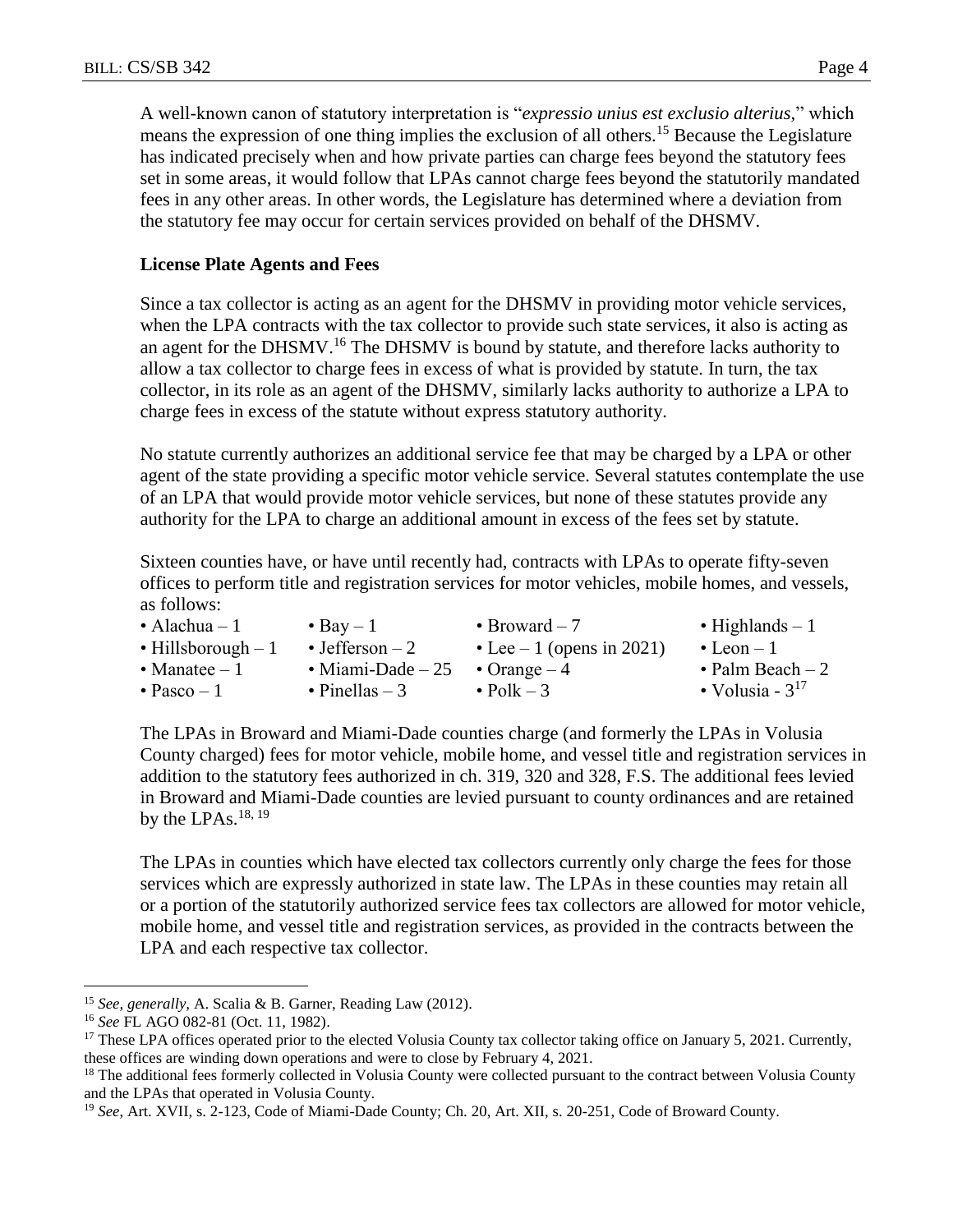$\overline{a}$ 

LPAs offering optional "concierge" motor vehicle, mobile home, and vessel title and registration services (including supplementary or complementary services not dealt with by statute) to vehicle or vessel dealerships and other motor vehicle related businesses charge additional fees for these services.

The chart below details the additional fees currently charged by the LPA's in Broward and Miami-Dade counties and that formerly were charged by the LPAs in Volusia County prior to January 5, 2021.

| <b>Transaction Type</b>                                                | <b>Broward</b>     | Miami-Dade | <b>Volusia</b>     |
|------------------------------------------------------------------------|--------------------|------------|--------------------|
| <b>Registration Transaction</b>                                        | \$3.50             | \$5.00     | \$2.85             |
| <b>Biennial Renewal</b>                                                | \$7.00             | \$10.00    | \$2.85             |
| Title (original or transfer)                                           | \$15.00            | \$18.00    | \$12.00            |
| Certificate of Destruction                                             | \$16.00            | \$18.00    | \$10.00            |
| Duplicate Title                                                        | \$6.75             | \$8.00     | \$2.85             |
| <b>VIN Verification or HIN</b>                                         | \$3.50             | \$8.00     | \$2.00             |
| Duplicate or corrected registration                                    | \$3.50             | \$5.00     | \$2.00             |
| Verification of Ownership, lien, tag, decal (not part of title         |                    | \$4.00     | \$0.50             |
| application)                                                           | \$3.50<br>N/A      |            |                    |
| Preparation of affidavits or forms and notarization                    |                    | \$3.00     | \$0.00             |
| Copies of docs pertaining to MV & vessels                              | N/A                | \$2.00     | N/A                |
| Fast title service - additional fees                                   | \$20.00            | \$10.00    | N/A                |
| Disabled Persons Parking Placards                                      | \$2.00             | \$3.00     | \$0.50             |
| Temp tag                                                               | \$4.00             | \$5.00     | \$2.00             |
| Dealer Handling Fee (max per transaction - within county)              | \$6.75             | n/a        | \$6.00             |
| Dealer Handling Fee (max per transaction - for other county<br>dealer) | \$25.00            | n/a        | \$10.00            |
| <b>Print Electronic Title</b>                                          | N/A                | \$14.00    | \$2.75             |
| Notice of Lien (82139) no title                                        | \$3.50             | \$5.00     | \$2.00             |
| Assignment of Lien (82139)                                             | \$4.00             | \$5.00     | \$2.00             |
| Mail receipt - actual cost of postage                                  | <b>Actual Cost</b> | N/A        | <b>Actual Cost</b> |
| Personalize plate reservation                                          | N/A                | \$5.00     | \$2.85             |
| Personalized plate issuance                                            | N/A                | \$5.00     | \$0.00             |
| Personalized plate availability                                        | N/A                | \$4.00     | \$0.00             |
| Registration stop satisfaction                                         | N/A                | \$2.00     | \$0.00             |
| Registration stop payment                                              | N/A                | \$4.00     | \$0.00             |
| Email/fax/forms                                                        | N/A                | \$2.00     | \$0.00             |
| OS lienholder letter                                                   | N/A                | \$9.00     | \$0.00             |
| Mark Title Sold                                                        | N/A                | \$5.00     | $52.85*$           |
| Surrender License Plate                                                | N/A                | \$5.00     | \$2.85             |
| Adding wrecker operator lien                                           | N/A                | \$8.00     | \$2.85             |
| Satisfying wrecker operator lien                                       | N/A                | \$7.00     | \$2.85*            |

\*Charged only if not part of a transaction

<sup>20</sup> Department of Highway Safety and Motor Vehicles, *2021 Legislative Bill Analysis for SB 342*, (January 13, 2021), p. 3 (on file with the Senate Committee on Transportation).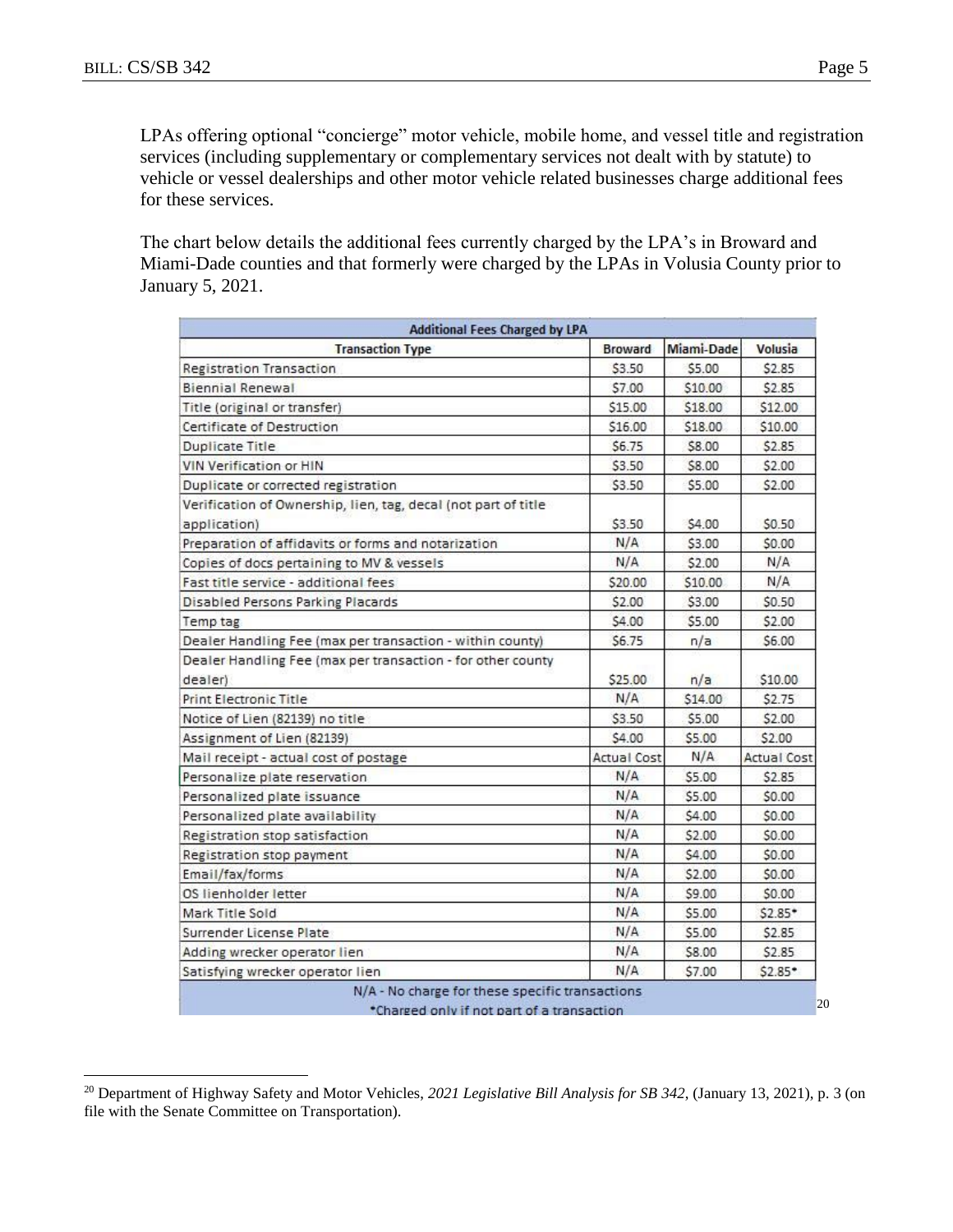#### **Florida Real Time Vehicle Information System**

The DHSMV maintains the Florida Real Time Vehicle Information System (FRVIS) which facilitates the collection of taxes and fees for tags, titles, and registrations associated with motor vehicles and vessels.<sup>21</sup> Local tax collector and LPA offices throughout the state process tag, title, and registration transactions through FRVIS.<sup>22</sup> Revenue from taxes and fees associated with tags, titles, and registrations for motor vehicles and vessels, together with other sources of the DHSMV's revenue, are distributed through FRVIS to various state agencies, including the DHSMV, and non-state entities in accordance with governing Florida Statutes.<sup>23</sup>

FRVIS is composed of two processing environments. The first is a distributed environment that consists of the servers at local tax collector and tag agent offices that process tag, title, and registration transactions throughout the state. The second environment is the host portion that consists of the back-end processing that is conducted centrally at the DHSMV's primary data center.<sup>24</sup>

In addition to residential street addresses, the DHSMV is authorized to collect and store (in FRVIS) e-mail addresses. E-mail addresses may be used, in lieu of the United States Postal Service, to provide certain renewal notices, including registration renewal notices, driver license renewal notices, and vessel registration renewal notices.<sup>25, 26, 27, 28, 29</sup>

# *Related Equipment Requirements*

Currently, any tax collector or LPA opening a new office or expanding existing offices initially purchases the equipment needed for title and registration issuance to operate that office. The DHSMV periodically refreshes outdated equipment and pays the cost of the new equipment (contingent upon appropriated funds) for both tax collector's and LPA's offices.<sup>30</sup>

LPAs reimburse the DHSMV for reoccurring circuit costs (i.e., Internet access) for each location, unless the LPA office is collocated with a tax collector office and the circuit is shared.<sup>31</sup>

# **III. Effect of Proposed Changes:**

The bill provides that a tax collector may elect to exercise his or her authority to contract with a LPA, and may determine any additional service charges that will be collected by the LPAs

 $\overline{a}$ 

<sup>27</sup> Section 322.08(10), F.S.

- <sup>30</sup> *Supra* FN 20, p. 4.
- <sup>31</sup> *Id.*

<sup>21</sup> Department of Highway Safety and Motor Vehicles, *Florida Real Time Vehicle Information System (FRVIS): Information Technology Operational Audit*, (April 2014), available at [https://flauditor.gov/pages/pdf\\_files/2014-183.pdf](https://flauditor.gov/pages/pdf_files/2014-183.pdf) (last visited February 22, 2021).

<sup>22</sup> *Id.* at pages 1-2.

<sup>23</sup> *Id,* at page 2.

<sup>24</sup> *Id.*

<sup>&</sup>lt;sup>25</sup> Section 319.40, F.S.

<sup>&</sup>lt;sup>26</sup> Section 320.95, F.S.

<sup>28</sup> Section 328.30, F.S.

<sup>29</sup> Section 328.80, F.S.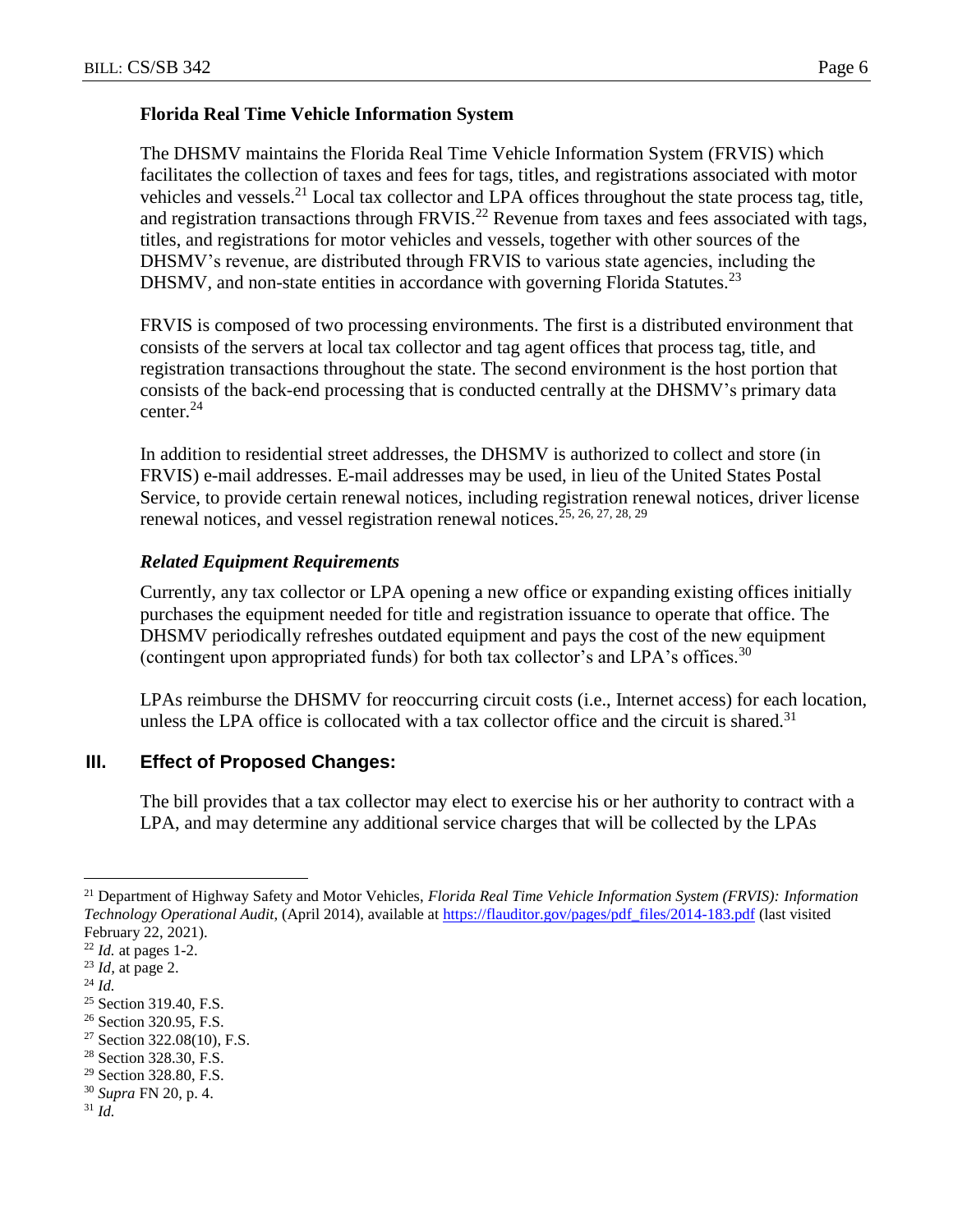approved by the tax collector. Any additional service charges must be fully itemized and disclosed to a person paying the service charges to the LPA.

The bill requires the LPA to enter into a contract with the tax collector regarding the disclosure of additional service charges.

The bill also requires tax collectors and their approved LPAs to enter into a MOU with the DHSMV regarding use of the FRVIS.

The bill has an effective date of July 1, 2021.

## **IV. Constitutional Issues:**

A. Municipality/County Mandates Restrictions:

None.

B. Public Records/Open Meetings Issues:

None.

C. Trust Funds Restrictions:

None.

D. State Tax or Fee Increases:

Under the 2018 amendment to the Florida Constitution, Article VII, Section 19 requires "a supermajority vote" of 2/3 of the membership of each house to pass legislation which will impose or authorize a new state tax or fee.<sup>32</sup> A "fee" is defined as "any charge or payment required by law, including any fee for service, fee or cost for licenses, and charge for service."<sup>33</sup>

To the extent that the additional service charges that will be collected by the LPAs approved by the tax collector are determined to be new state fees, the requirements of Article VII, s. 19 of the Florida Constitution may apply.

E. Other Constitutional Issues:

None identified.

<sup>32</sup> FLA. CONST. art. VII, s. 19(a).

<sup>33</sup> FLA. CONST. art. VII, s. 19(d)(1).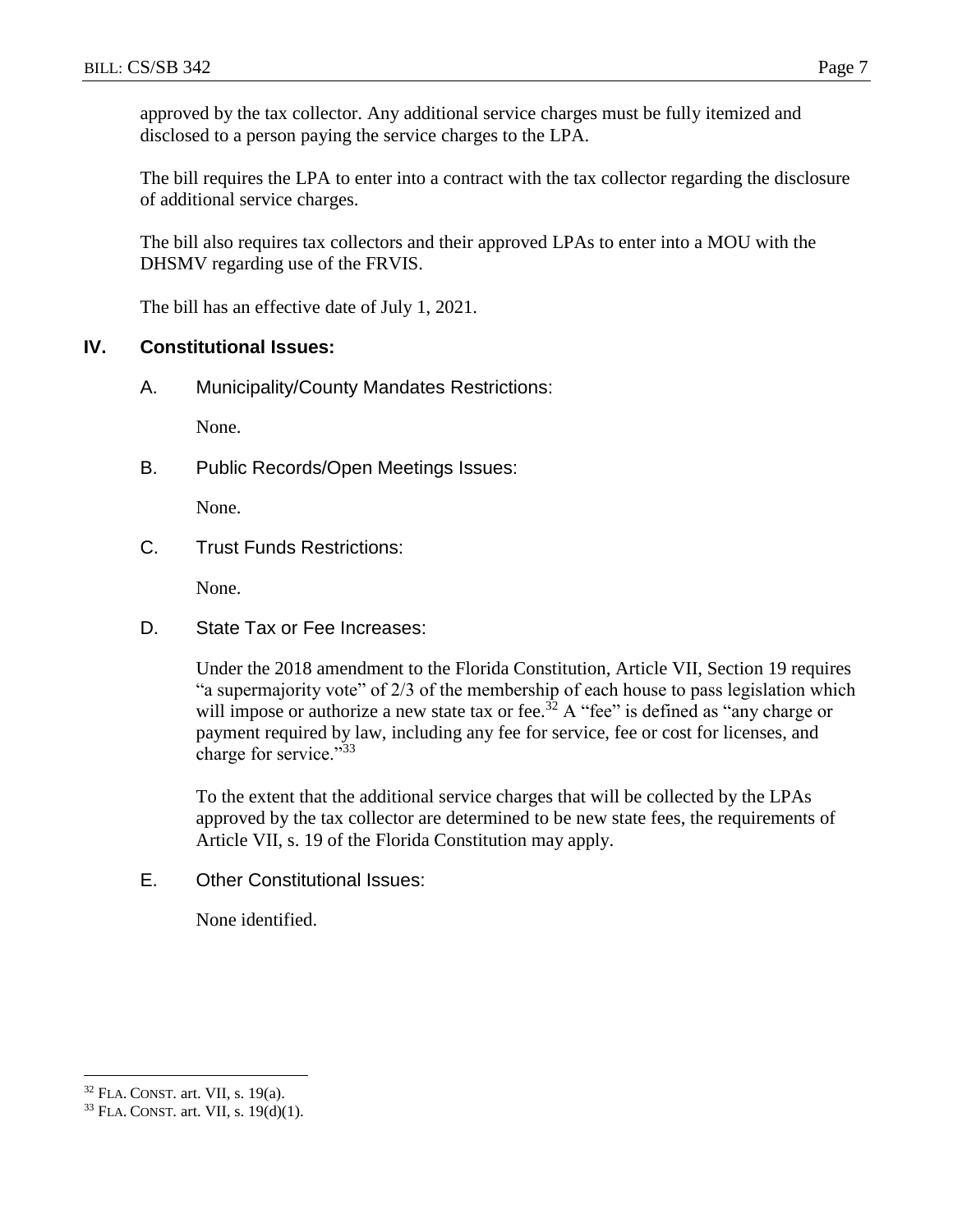# **V. Fiscal Impact Statement:**

#### A. Tax/Fee Issues:

The Revenue Estimating Conference has not met to consider the proposed fiscal impact of the bill.

#### B. Private Sector Impact:

Individuals who elect to use the services of a tax collector approved LPA will incur indeterminate additional service charges.

To the extent that LPAs provide services which have been approved by the tax collector to charge additional service charges, the LPAs may experience an indeterminate positive fiscal impact.

## C. Government Sector Impact:

The DHSMV stated that if the bill results in more tax collectors using LPAs or more LPA offices being established to perform motor vehicle, mobile home, and vessel title and registration services, recurring costs for replacement equipment for tax collectors' and LPAs' offices may increase and, potentially, impair the ability of the Highway Safety Operating Trust Fund to cover the refresh rate for equipment in tax collector's offices as well as existing LPAs' offices, which is paid from the Highway Safety Operating Trust Fund. 34

The DHSMV stated the bill would be a significant impact on the DHSMV's operational resources and resources dedicated to the Motorist Modernization project. Programing would be required in FVRIS to print fees that LPA's would charge on receipts and reports.<sup>35</sup>

There may be an indeterminate fiscal impact to tax collectors as they will determine the additional service charge that may be charged by, and then must be collected by the  $LPAs.<sup>36</sup>$ 

# **VI. Technical Deficiencies:**

None.

#### **VII. Related Issues:**

The bill does not address "off-highway vehicle" titles. An "off-highway vehicle" is not included in the definition of "motor vehicle" in ch. 322, F.S. The definition of "off-highway vehicle" and

<sup>34</sup> *Supra* FN 20, p. 5-6.

<sup>35</sup> *Ibid*, p. 6.

<sup>36</sup> *Id*.